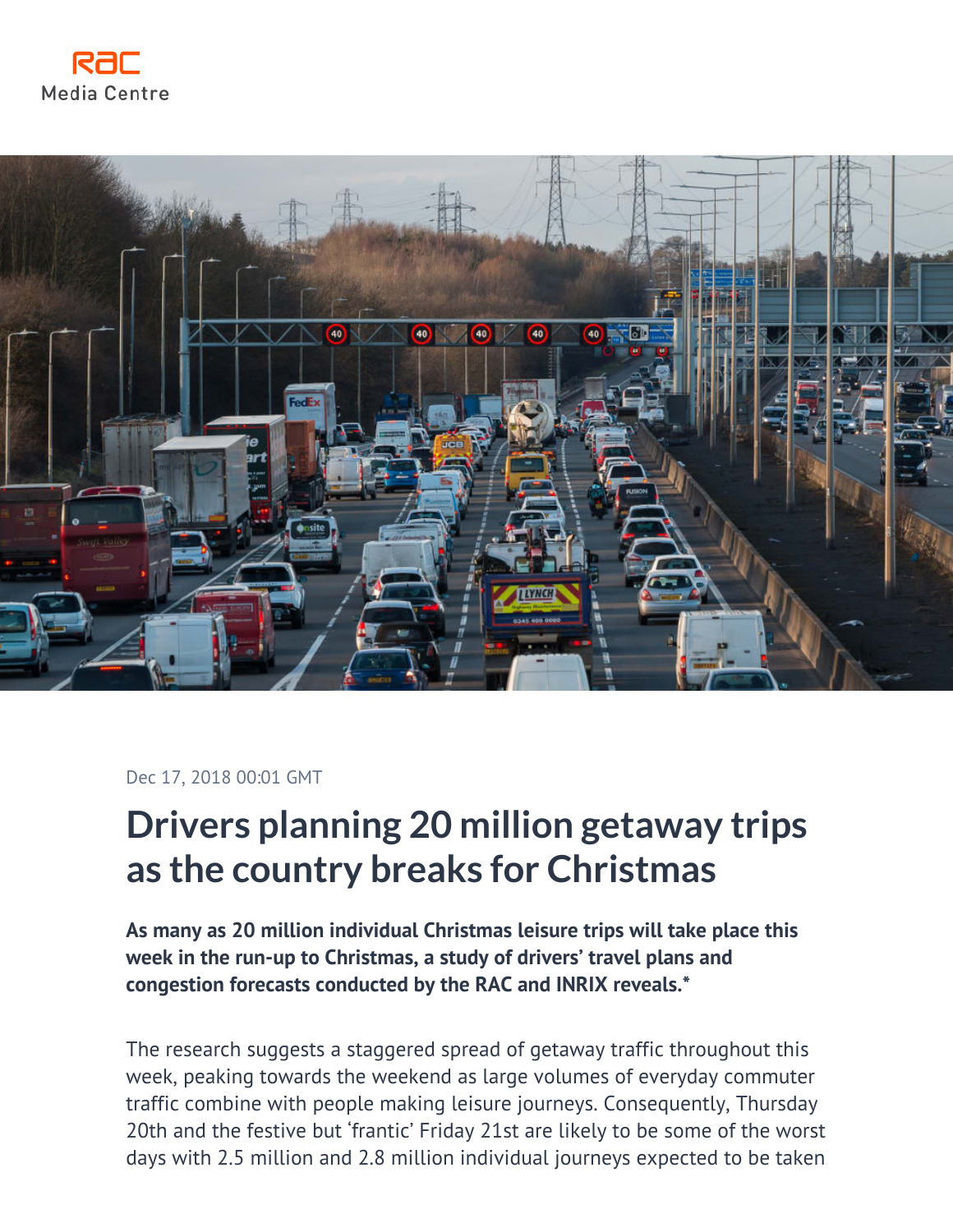respectively.

Data from travel analytics specialists INRIX indicates Wednesday through to Friday will see some significant congestion on major roads, with drivers travelling on the M25, M6 and M40 all likely to face long delays. On Thursday, delays of up to three hours are expected on one section of the northbound M6, while on Friday part of the southbound M40 could see drivers queuing for more than an hour and a half.

However, when it comes to pure leisure journeys over Christmas, traffic is likely to peak on Boxing Day when some 6.8 million individual trips will be made as drivers cross the country to see family and friends, followed by Thursday 27th December when 4.4 million journeys are expected to be taken.

The anticipated jams will be compounded by extensive disruption to the rail network – both planned and unplanned – that could force more people onto the roads. Strikes are likely to affect routes run by Northern Rail and South Western Railway, and Network Rail is planning extensive engineering work on lines running into major stations including London Paddington and Victoria.

**RAC Patrol of the Year Mark Souster said:** "The run-up to Christmas is traditionally a very busy time on the roads and for us as Patrols, and 2018 looks to be no exception – although our data suggests drivers are planning on getting away early in some cases and spreading their journeys across a number of days, which would certainly be no bad thing.

"It's vitally important every driver planning a trip gives their car a once over to make sure it's up to the job, as a single breakdown can bring some roads to a grinding halt, slowing down the Christmas getaway for all of us. A few moments spent checking things like fuel, oil, coolant and screenwash levels and the condition and pressure of tyres could make the difference between a stress-free journey and one plagued by a breakdown. It might feel like yet another thing to think about before Christmas but it's a fact that many of the breakdowns we see are avoidable if drivers just do these few checks before they set out."

**INRIX data scientist Joshua Kidd said:** "Our data shows that compared to a normal day, Thursday 20th December will see the biggest increase in cars on the road. With most drivers setting out mid-morning, traffic will become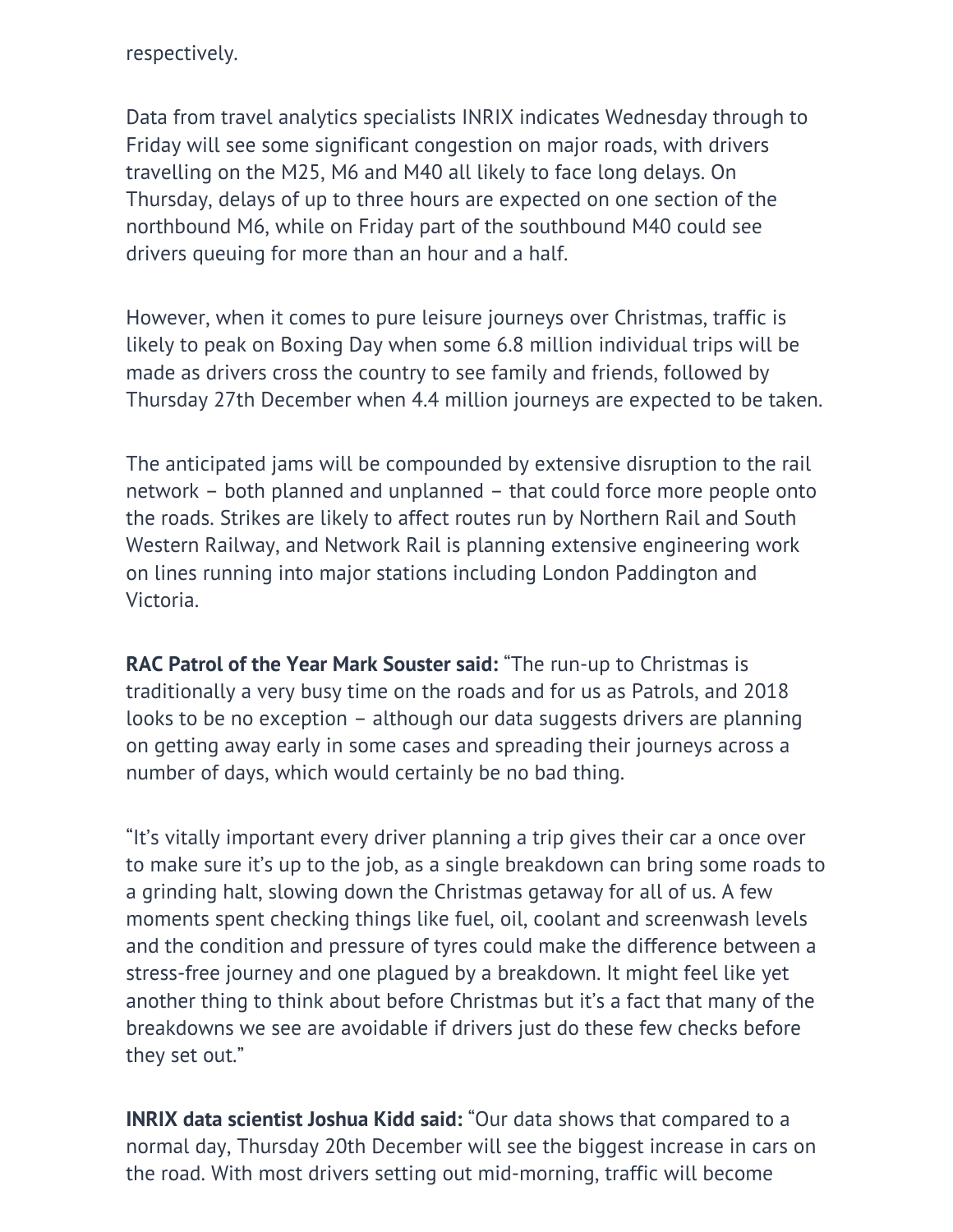heavier over the course of the afternoon and stay congested into the evening. But it's not just those off to see family and friends - commuters, last-ditch shoppers and online deliveries will contribute to clogging the roads. Drivers are advised to seek out alternative routes to their destinations and use the latest technology for real-time updates."

**Highways England's customer service director, Melanie Clarke, said:** "We're doing everything we can to make journeys as smooth as possible for this Christmas getaway and that's why we're keeping more than 97 per cent of our road network free from roadworks.

"We know that the Christmas period is one of the busiest times on our roads and we'd also like to remind people about the importance of checking their vehicle before setting off on their journeys. Simple things like checking your fuel and oil levels, tyre pressures and that all lights are working properly, can keep you moving and the network flowing."

**Met Office spokesman Grahame Madge said:** "With millions of journeys being made over the festive holidays, we're urging travellers to check the forecast before they travel. Winter weather can bring many risks, but knowing the forecast in advance and being aware of any potentially hazardous weather conditions you may face will help you prepare and it will make all the difference to your journey. Surprises have their place at Christmas, but it's best to reserve them for the giving of presents, rather than being needlessly caught out by the weather."

| <b>Date</b>              | <b>Planned</b><br>leisure<br>trips | <b>Worst</b><br>times to<br>travel  | <b>Best times to</b><br>travel | Worst road for long delays                                                                          |
|--------------------------|------------------------------------|-------------------------------------|--------------------------------|-----------------------------------------------------------------------------------------------------|
| Wed $19th$<br>Decembe    | 2.8m                               | 3pm to<br>6.30pm                    | After 7.30pm                   | M <sub>25</sub> clockwise from J <sub>20</sub> to J <sub>28</sub><br>from 3.30pm. Up to 80min delay |
| Thu 20th<br>Decembe<br>r | 2.5m                               | 11.30am<br>to<br>6.30 <sub>pm</sub> | After 8pm                      | M6 north J15 to J25 from<br>12.30pm. Up to 181min delay                                             |

#### **In numbers: expected Christmas getaway trips and traffic conditions**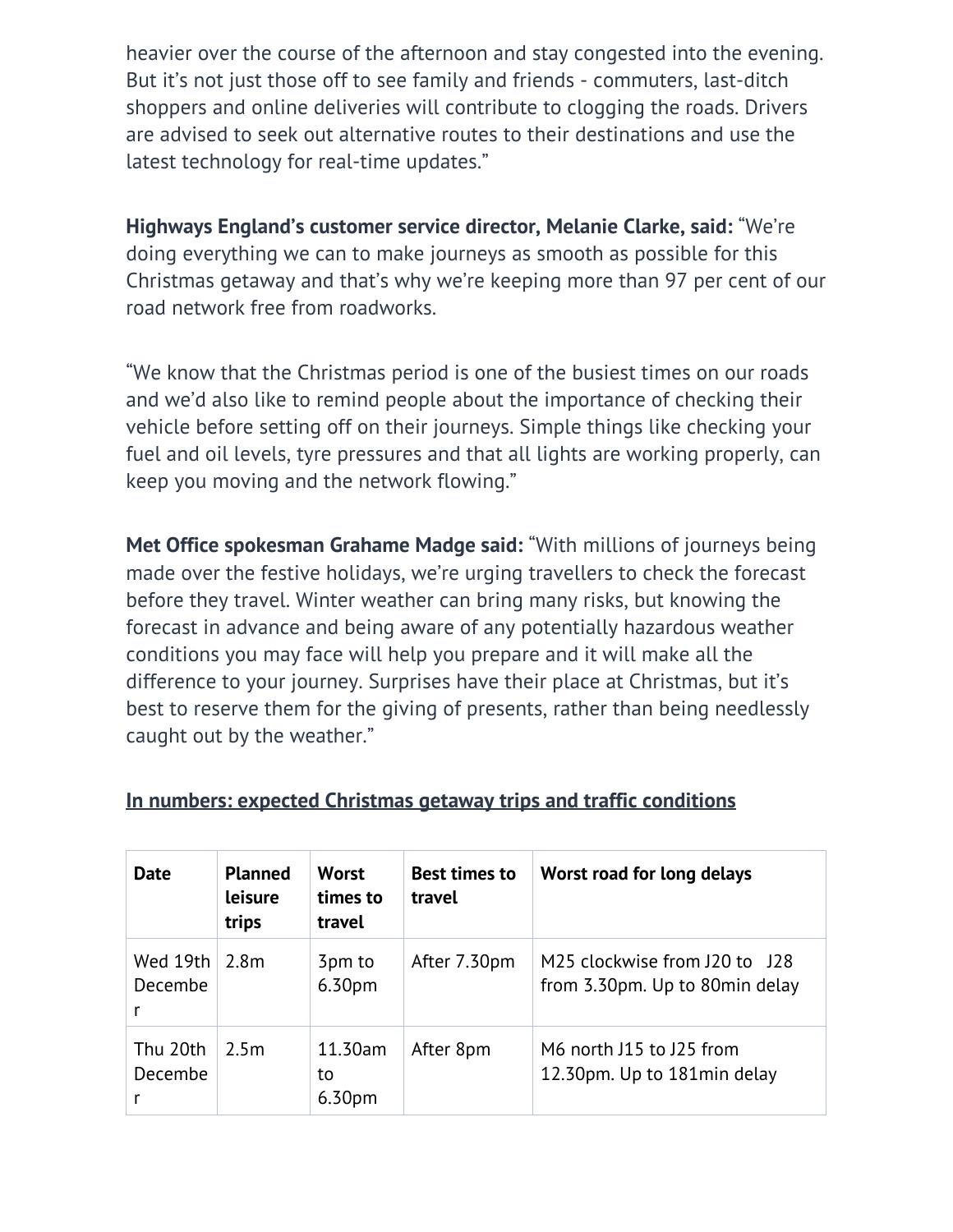| Fri 21th<br>Decembe | 2.8 <sub>m</sub> | 11.30am<br>to 6pm | After 7.30pm                                  | M40 south from M42<br>Warwickshire to J8A (Oxford). Up<br>to 110min delay             |
|---------------------|------------------|-------------------|-----------------------------------------------|---------------------------------------------------------------------------------------|
| Sat 22nd<br>Decembe | 2.2 <sub>m</sub> | 10.30am<br>to 4pm | <b>Before</b><br>$9.30$ am or<br>after 7.30pm | M40 north from J8A (Oxford) to<br>M42 Warwickshire. Up to 61min<br>delay              |
| Sun 23th<br>Decembe | 1.9 <sub>m</sub> | 4pm to<br>6.30pm  | Before 11am<br>or after 8pm                   | $\qquad \qquad$                                                                       |
| Mon 24th<br>Decembe | 2.5m             | 11am to<br>1pm    | At other times                                | M1 north J21 (Coventry/Leicester)<br>to J26 (Nottingham/Ripley). Up to<br>22min delay |

# **In full: roads expected to be worst affected**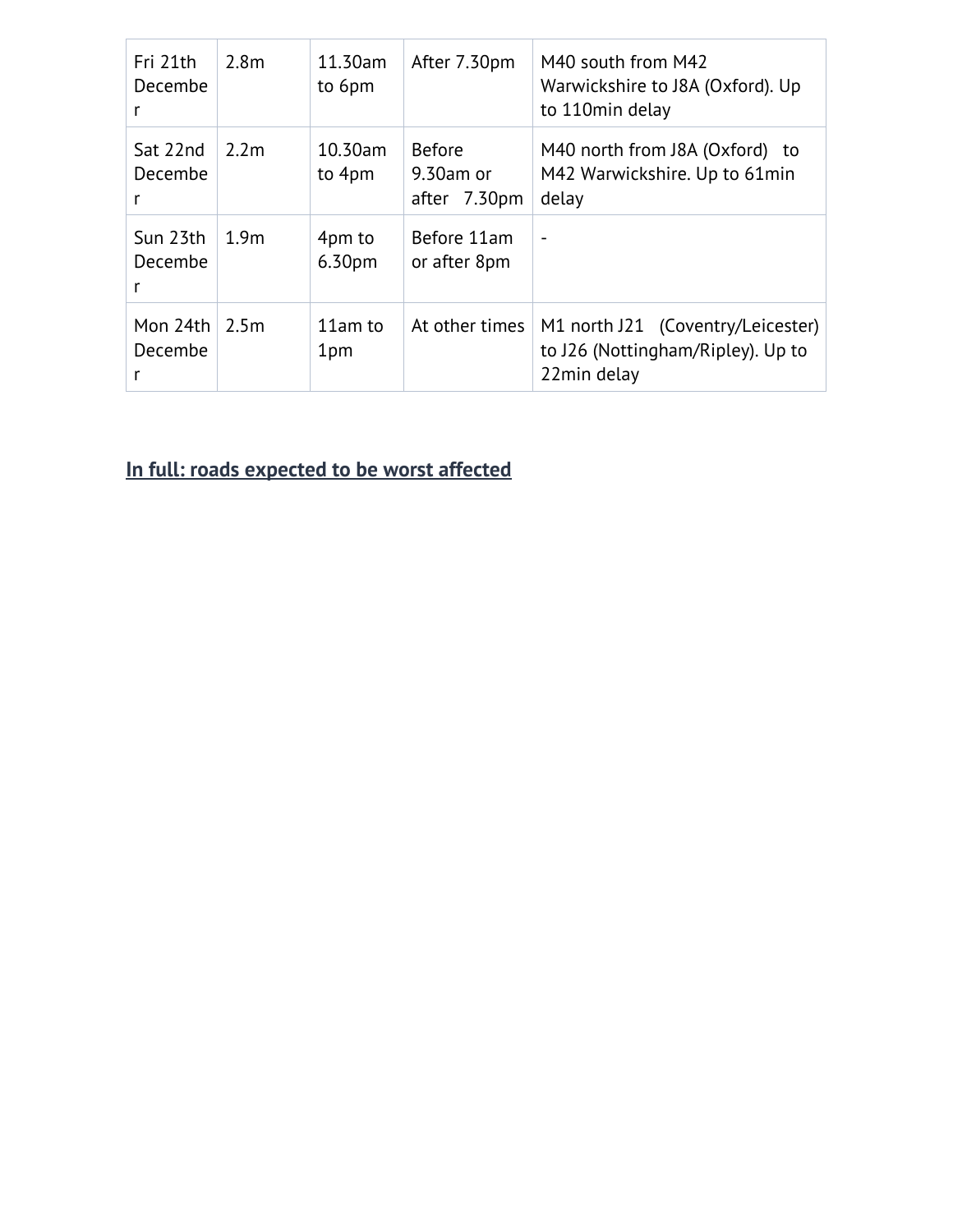

| <b>Region</b>           | Location                                                      | Peak<br>congestion<br>from | <b>Predicted</b><br>travel time<br>(mins) | <b>Total</b><br>delay<br>(mins) |
|-------------------------|---------------------------------------------------------------|----------------------------|-------------------------------------------|---------------------------------|
| 19th<br><b>December</b> |                                                               |                            |                                           |                                 |
| Greater<br>London       | M25 Clockwise J20 (Hemel<br>Hempstead) to J28<br>(Chelmsford) | 3.30pm                     | 114                                       | 79                              |
| Greater<br>London       | M25 Anticlockwise J20 (Hemel<br>Hempstead) to J11 (Woking)    | 3.15 <sub>pm</sub>         | 86                                        | 58                              |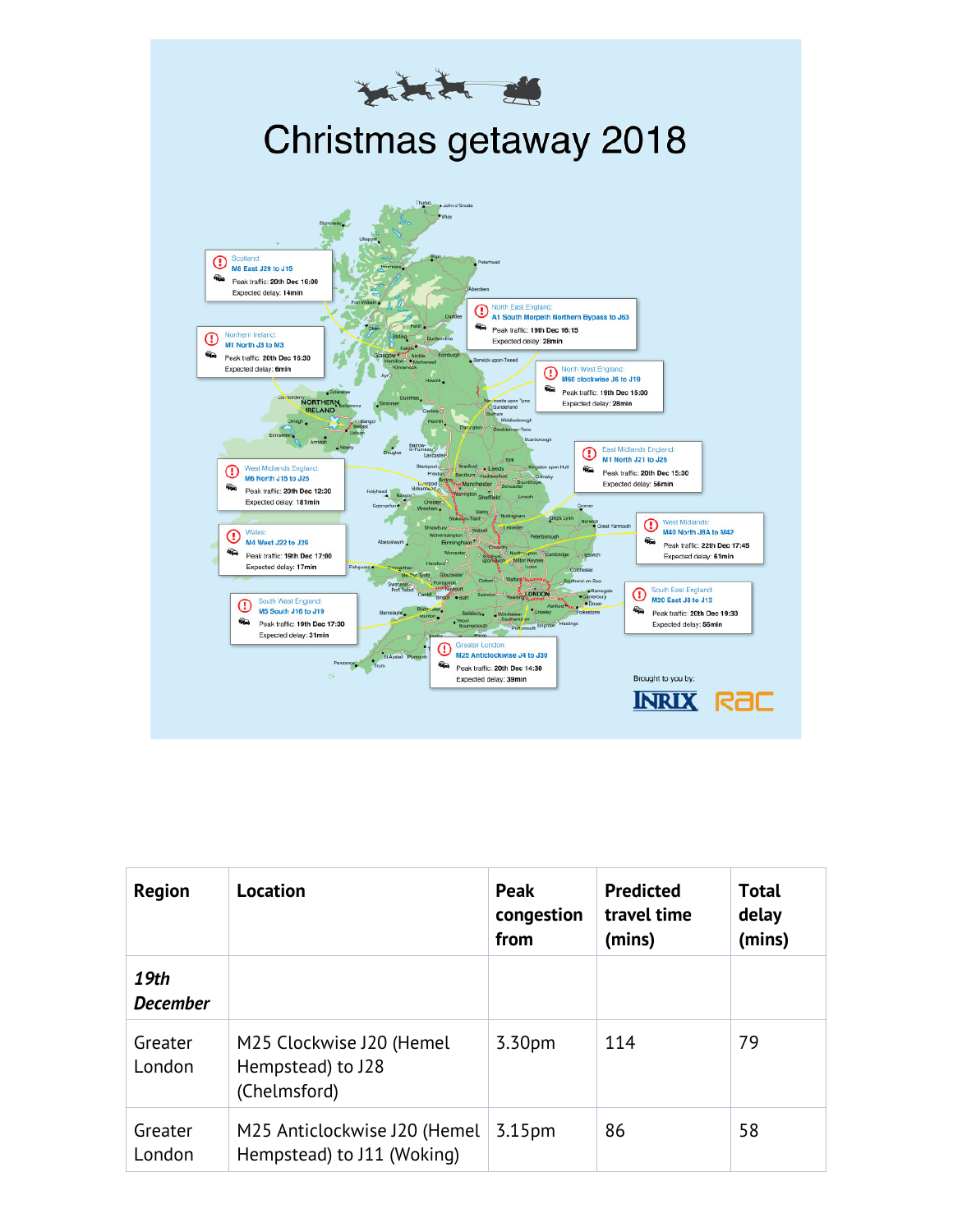| North<br>West<br>England        | M62 West J27 (Batley) to J18<br>(Manchester ring road)       | 6.30pm             | 76  | 48  |
|---------------------------------|--------------------------------------------------------------|--------------------|-----|-----|
| South<br>West<br>England        | M5 South J16 (Thornbury) to<br>J19 (Portishead)              | 5.30pm             | 41  | 31  |
| <b>North</b><br>West<br>England | M60 clockwise J6 (Sale) to J19<br>(Manchester)               | 3pm                | 44  | 28  |
| 20th<br><b>December</b>         |                                                              |                    |     |     |
| West<br>Midlands                | M6 North J15 (Stoke-on-Trent)<br>to J25 (Wigan)              | 12.30pm            | 229 | 181 |
| Greater<br>London               | M25 Anticlockwise J20 (Hemel<br>Hempstead) to J11 (Woking)   | 5pm                | 131 | 86  |
| South East<br>England           | M20 East J8 (Lenham) to J13<br>(Folkestone)                  | 7.30pm             | 82  | 56  |
| South East<br>England           | M3 South J6 (Basingstoke) to<br>J13 (Bournemouth)            | 3pm                | 65  | 44  |
| Greater<br>London               | M25 Anticlockwise J4<br>(Bromley) to J30 (London E &<br>C)   | 2.30 <sub>pm</sub> | 54  | 39  |
| 21st<br><b>December</b>         |                                                              |                    |     |     |
| West<br>Midlands                | M40 South (M42) to J8A<br>(Aylesbury)                        | 2.30pm             | 157 | 110 |
| West<br>Midlands                | M40 North J8A (Aylesbury) to<br>M42                          | 12pm               | 84  | 35  |
| West<br>Midlands                | M6 South J20 (Macclesfield) to<br>J16 (Newcastle-under-Lyme) | 5.15pm             | 58  | 33  |
| West<br>Midlands                | M5 North J4A M42 to Ray Hall<br>interchange                  | 7.45pm             | 39  | 21  |
| Scotland                        | M8 West J12 (Riddrie) to J29<br>(Paisley)                    | 12.15pm            | 21  | 8   |
| 22nd<br><b>December</b>         |                                                              |                    |     |     |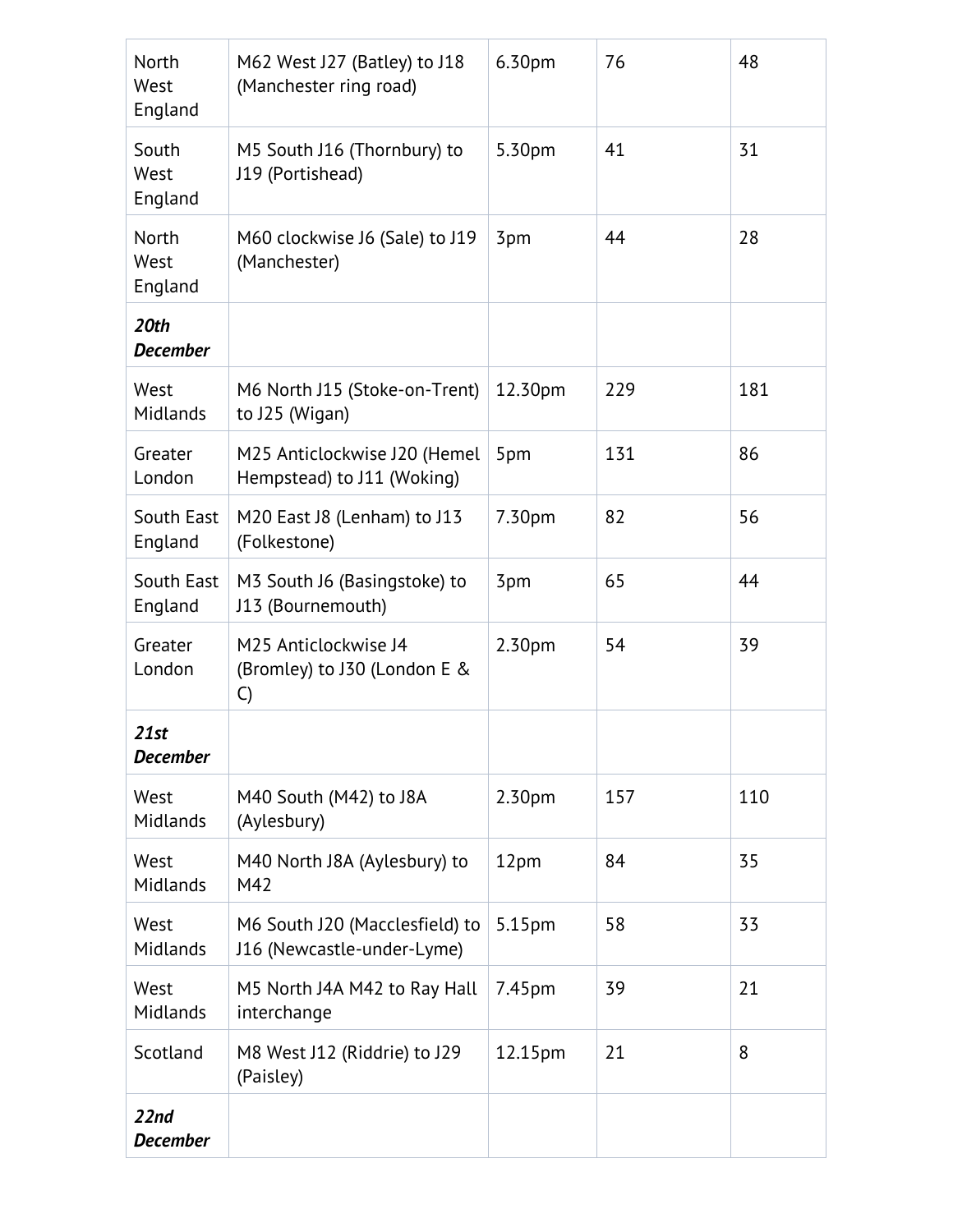| West<br>Midlands         | M40 North J8A (Aylesbury) to<br>M42                          | 5.45pm             | 105 | 61 |
|--------------------------|--------------------------------------------------------------|--------------------|-----|----|
| West<br>Midlands         | M6 North J15 (Stoke-on-Trent)<br>to J25 (Wigan)              | 7.15am             | 104 | 59 |
| South<br>West<br>England | A303 West Salisbury Road to<br>A350                          | 2.45 <sub>pm</sub> | 46  | 19 |
| West<br>Midlands         | M6 South J20 (Macclesfield) to<br>J16 (Newcastle-under-Lyme) | 12.30pm            | 43  | 18 |
| West<br><b>Midlands</b>  | M5 North J4A (M42) to Ray<br>Hall interchange                | 6pm                | 31  | 14 |

*A map showing some significant congestion by UK region can be found below.*

### **Notes to Editors**

\* About the data in this release: planned leisure trips based on RAC survey of drivers' travel plans (sample size 2,400 UK motorists); congestion information based on INRIX data. Globally, INRIX analyses 500 Terabytes of data from 300 million different sources covering over 5 million miles of road. The data used is the congested or uncongested status of every segment of road for every minute of the day

For all media enquiries, please contact the RAC press team on **+44 (0)1454 664 123**. The line is manned by an on-call press officer outside office hours. ISDN radio studio facilities are available for interviews Monday to Friday.

## **About the RAC**

First formed in 1897, the RAC has been looking after the needs of its members and championing the interests of drivers for more than 120 years.

Today it has more than eight million members and is one of the UK's most progressive motoring organisations, providing services for both private and business motorists. Whether it's [roadside assistance](https://www.rac.co.uk/breakdown-cover), [insurance,](https://www.rac.co.uk/insurance/car-insurance) [buying a used](https://www.rac.co.uk/buying-a-car) [car](https://www.rac.co.uk/buying-a-car), [vehicle inspections and checks](https://www.rac.co.uk/buying-a-car/vehicle-inspections), [legal services](https://www.rac.co.uk/insurance/accident-legal) or up-to-the-minute [traffic](https://www.rac.co.uk/route-planner/) [and travel information](https://www.rac.co.uk/route-planner/) – the RAC offers a solution for all motoring needs. The